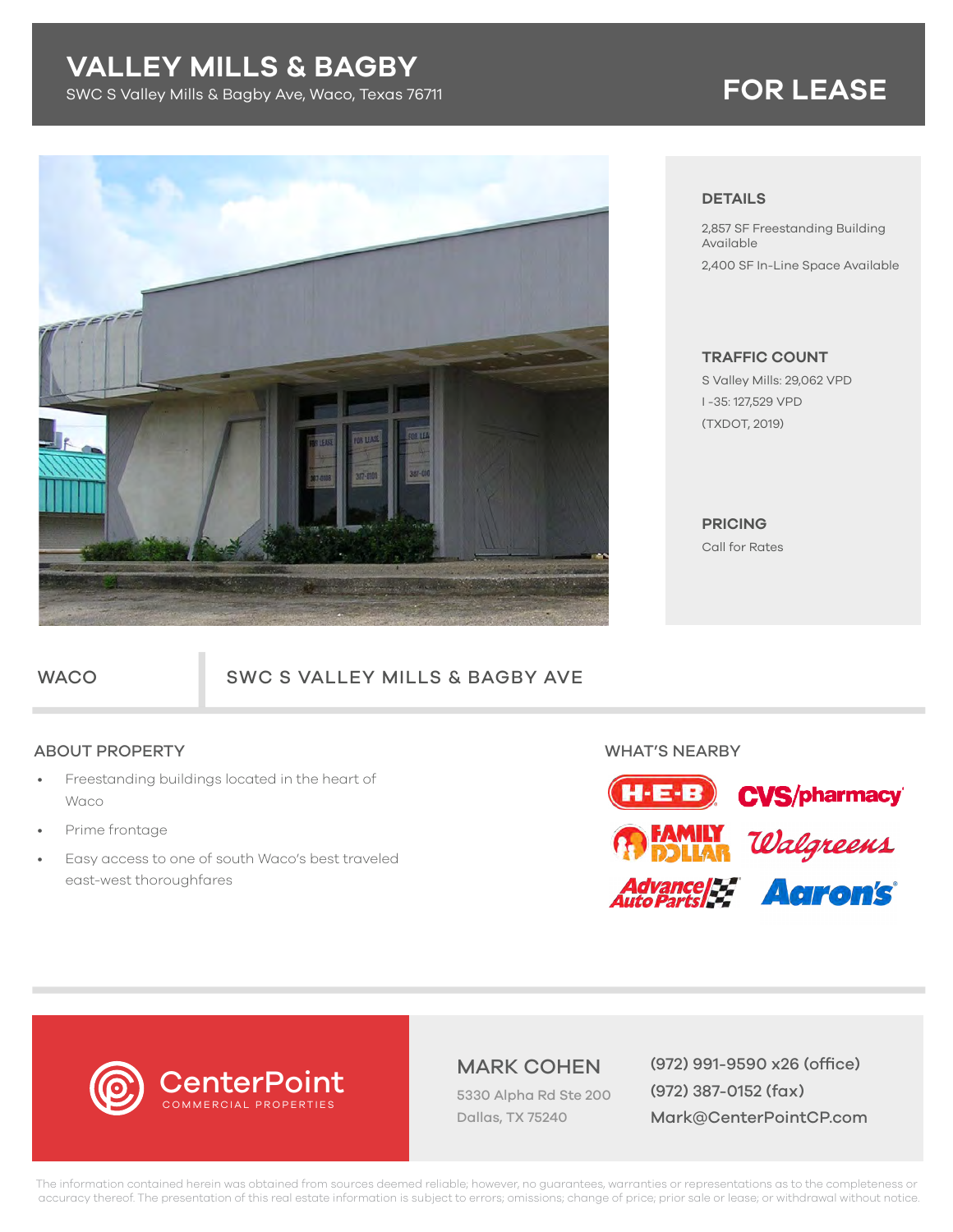# **SURVEY**





5330 Alpha Rd Ste 200

Dallas, TX 75240

MARK COHEN (972) 991-9590 x26 (office) (972) 387-0152 (fax) Mark@CenterPointCP.com

The information contained herein was obtained from sources deemed reliable; however, no guarantees, warranties or representations as to the completeness or accuracy thereof. The presentation of this real estate information is subject to errors; omissions; change of price; prior sale or lease; or withdrawal without notice.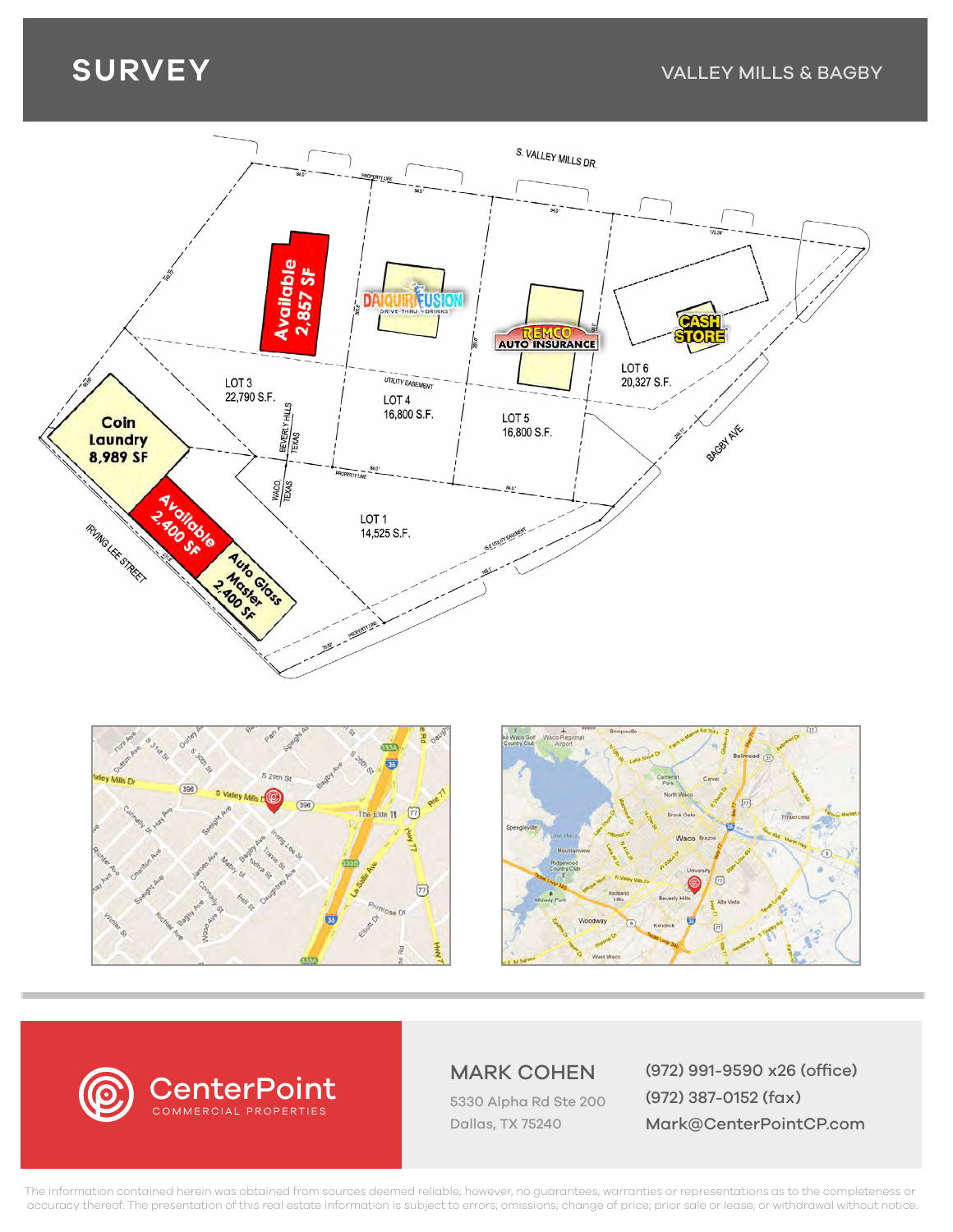# **AERIAL MAP**

## VALLEY MILLS & BAGBY



| <b>DEMOGRAPHICS</b>       | 1 mile   | 3 mile   | 5 mile   | 7 mile   |
|---------------------------|----------|----------|----------|----------|
| 2020 Population           | 11,917   | 74,496   | 128,781  | 173,985  |
| 2025 Proj. Population     | 12,503   | 78,013   | 134,006  | 181,597  |
| <b>Total Households</b>   | 3,837    | 26,682   | 47,967   | 65,011   |
| <b>Daytime Population</b> | 10,279   | 84,702   | 147,781  | 190,366  |
| Average HH Income         | \$44,615 | \$42,779 | \$52,767 | \$59,926 |

### [VIEW FULL REPORT](https://centerpointcp.com/assets/pdfs/Demo%20Waco.pdf)



5330 Alpha Rd Ste 200 Dallas, TX 75240

MARK COHEN (972) 991-9590 x26 (office) (972) 387-0152 (fax) Mark@CenterPointCP.com

The information contained herein was obtained from sources deemed reliable; however, no guarantees, warranties or representations as to the completeness or accuracy thereof. The presentation of this real estate information is subject to errors; omissions; change of price; prior sale or lease; or withdrawal without notice.